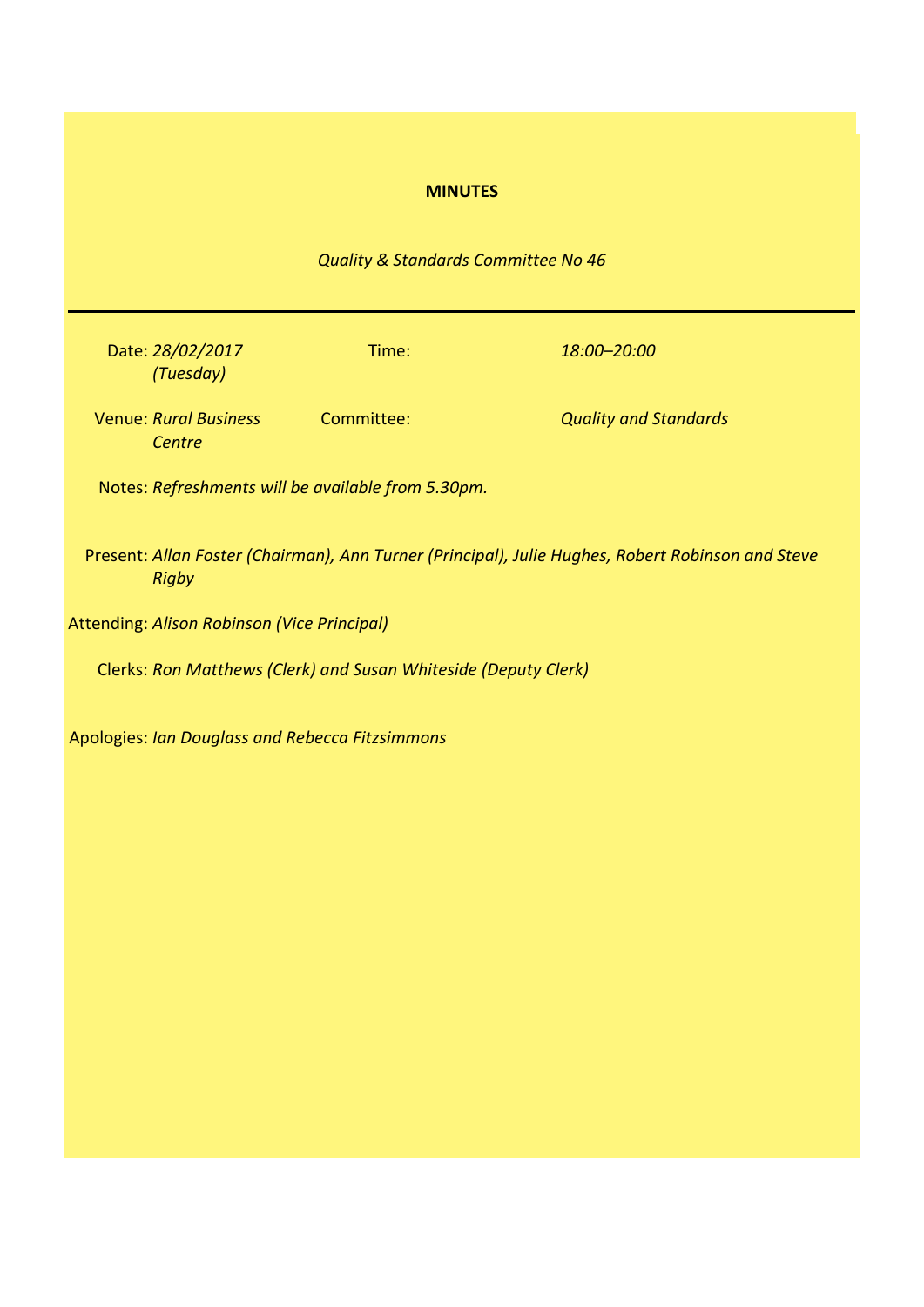| <b>Public Minutes</b><br>Item description:<br><b>Item</b><br>number:<br>(and<br>category)<br>01.17<br><b>Attendance of College Management Staff</b><br><b>Decision</b><br>Section 8.2 of the current Constitution and Terms of Reference for the Quality and<br><b>Standards Committee states:</b><br>"Consultants or members of staff may attend meetings by invitation in an advisory<br>capacity".<br><b>Resolved:</b><br>That College Management staff attend the meeting.<br>02.17<br><b>Apologies for Absence</b><br><b>Record</b><br>Apologies for absence were received from Ian Douglass and Rebecca Fitzsimmons<br>03.17<br><b>Appointment of Vice-Chair</b><br><b>Decision</b><br>Quality and Standards Committee was asked to appoint a Vice Chair for the<br>remainder of the 2016 / 2017 academic year following the retirement of Marion<br>Nuttall.<br>Following due process it was<br><b>Resolved:</b><br>That Julie Hughes be elected as Vice Chair for the remainder of the academic<br>year.<br><b>Minutes of the Previous Meeting</b><br>04.17<br><b>Decision</b><br>The public minutes of meeting number 45 held on Tuesday 8 November 2016,<br>published on the Governors extranet, were signed and agreed as a true and<br>correct record of the meeting.<br>05.17<br><b>Declarations of Interest</b><br>Record<br>There were no declarations of interests made in respect of items on the public<br>agenda. |  |  |
|--------------------------------------------------------------------------------------------------------------------------------------------------------------------------------------------------------------------------------------------------------------------------------------------------------------------------------------------------------------------------------------------------------------------------------------------------------------------------------------------------------------------------------------------------------------------------------------------------------------------------------------------------------------------------------------------------------------------------------------------------------------------------------------------------------------------------------------------------------------------------------------------------------------------------------------------------------------------------------------------------------------------------------------------------------------------------------------------------------------------------------------------------------------------------------------------------------------------------------------------------------------------------------------------------------------------------------------------------------------------------------------------------------------------------------------|--|--|
|                                                                                                                                                                                                                                                                                                                                                                                                                                                                                                                                                                                                                                                                                                                                                                                                                                                                                                                                                                                                                                                                                                                                                                                                                                                                                                                                                                                                                                      |  |  |
|                                                                                                                                                                                                                                                                                                                                                                                                                                                                                                                                                                                                                                                                                                                                                                                                                                                                                                                                                                                                                                                                                                                                                                                                                                                                                                                                                                                                                                      |  |  |
|                                                                                                                                                                                                                                                                                                                                                                                                                                                                                                                                                                                                                                                                                                                                                                                                                                                                                                                                                                                                                                                                                                                                                                                                                                                                                                                                                                                                                                      |  |  |
|                                                                                                                                                                                                                                                                                                                                                                                                                                                                                                                                                                                                                                                                                                                                                                                                                                                                                                                                                                                                                                                                                                                                                                                                                                                                                                                                                                                                                                      |  |  |
|                                                                                                                                                                                                                                                                                                                                                                                                                                                                                                                                                                                                                                                                                                                                                                                                                                                                                                                                                                                                                                                                                                                                                                                                                                                                                                                                                                                                                                      |  |  |
|                                                                                                                                                                                                                                                                                                                                                                                                                                                                                                                                                                                                                                                                                                                                                                                                                                                                                                                                                                                                                                                                                                                                                                                                                                                                                                                                                                                                                                      |  |  |
|                                                                                                                                                                                                                                                                                                                                                                                                                                                                                                                                                                                                                                                                                                                                                                                                                                                                                                                                                                                                                                                                                                                                                                                                                                                                                                                                                                                                                                      |  |  |
|                                                                                                                                                                                                                                                                                                                                                                                                                                                                                                                                                                                                                                                                                                                                                                                                                                                                                                                                                                                                                                                                                                                                                                                                                                                                                                                                                                                                                                      |  |  |
|                                                                                                                                                                                                                                                                                                                                                                                                                                                                                                                                                                                                                                                                                                                                                                                                                                                                                                                                                                                                                                                                                                                                                                                                                                                                                                                                                                                                                                      |  |  |
|                                                                                                                                                                                                                                                                                                                                                                                                                                                                                                                                                                                                                                                                                                                                                                                                                                                                                                                                                                                                                                                                                                                                                                                                                                                                                                                                                                                                                                      |  |  |
|                                                                                                                                                                                                                                                                                                                                                                                                                                                                                                                                                                                                                                                                                                                                                                                                                                                                                                                                                                                                                                                                                                                                                                                                                                                                                                                                                                                                                                      |  |  |
|                                                                                                                                                                                                                                                                                                                                                                                                                                                                                                                                                                                                                                                                                                                                                                                                                                                                                                                                                                                                                                                                                                                                                                                                                                                                                                                                                                                                                                      |  |  |
|                                                                                                                                                                                                                                                                                                                                                                                                                                                                                                                                                                                                                                                                                                                                                                                                                                                                                                                                                                                                                                                                                                                                                                                                                                                                                                                                                                                                                                      |  |  |
|                                                                                                                                                                                                                                                                                                                                                                                                                                                                                                                                                                                                                                                                                                                                                                                                                                                                                                                                                                                                                                                                                                                                                                                                                                                                                                                                                                                                                                      |  |  |
|                                                                                                                                                                                                                                                                                                                                                                                                                                                                                                                                                                                                                                                                                                                                                                                                                                                                                                                                                                                                                                                                                                                                                                                                                                                                                                                                                                                                                                      |  |  |
|                                                                                                                                                                                                                                                                                                                                                                                                                                                                                                                                                                                                                                                                                                                                                                                                                                                                                                                                                                                                                                                                                                                                                                                                                                                                                                                                                                                                                                      |  |  |
|                                                                                                                                                                                                                                                                                                                                                                                                                                                                                                                                                                                                                                                                                                                                                                                                                                                                                                                                                                                                                                                                                                                                                                                                                                                                                                                                                                                                                                      |  |  |
|                                                                                                                                                                                                                                                                                                                                                                                                                                                                                                                                                                                                                                                                                                                                                                                                                                                                                                                                                                                                                                                                                                                                                                                                                                                                                                                                                                                                                                      |  |  |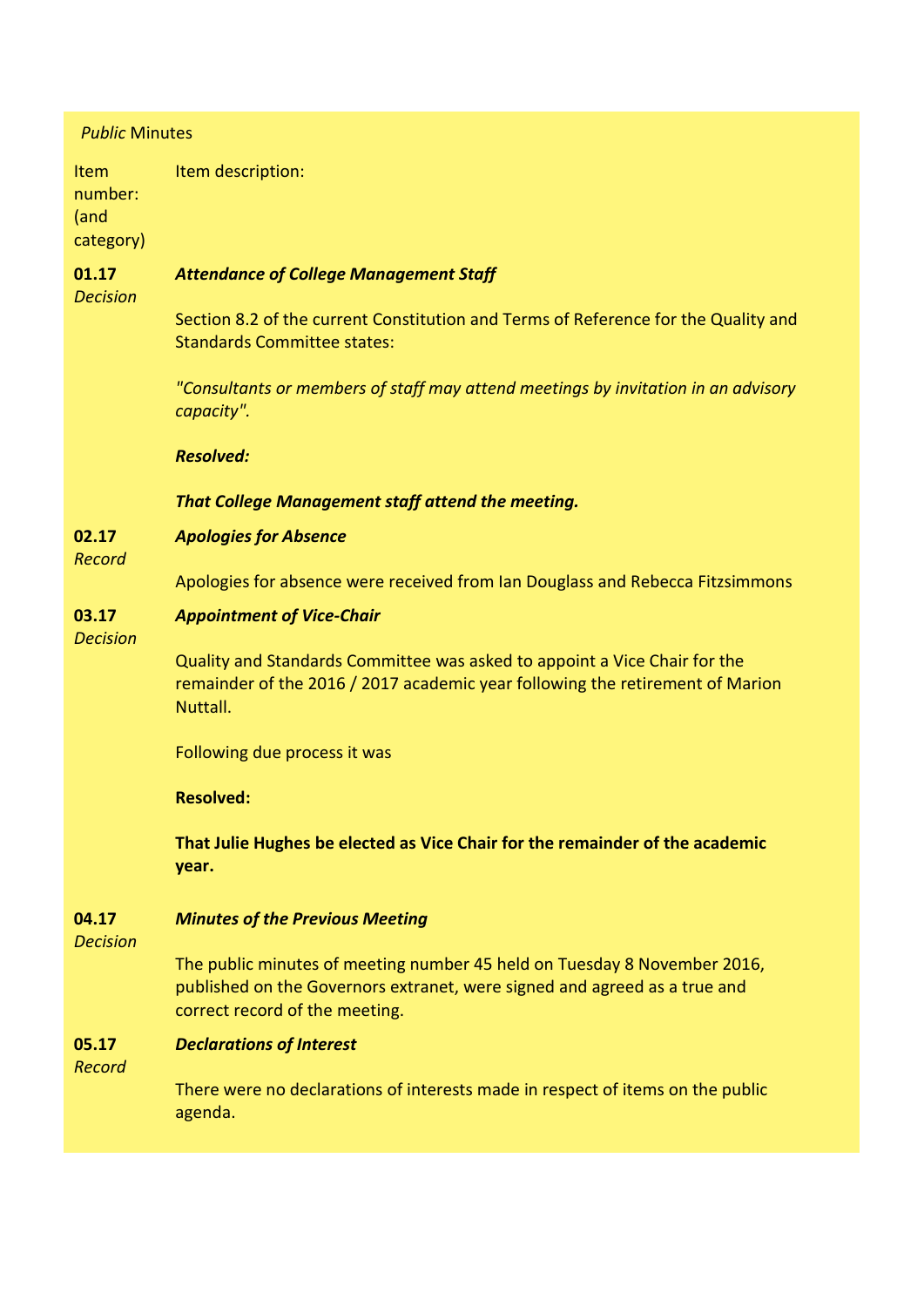#### **06.17** *Strategic Plan Progress Report*

*Decision*

Quality and Standards Committee gave consideration to the Strategic Plan Progress Report for 2016 / 2017.

# **We will continue to build and enhance our brand and reputation for excellence within the land-based and sports sectors.**

Performance against key performance indicators for research appeared lower than expected but Management indicated that activities were running to plan and was confident targets would be achieved.

## **We will provide an outstanding teaching & learning experience**

A high number, 81%, of lesson observations had been undertaken with good results in terms of numbers of Good and Outstanding lessons observed. The aim was for 100% compliance.

Student Survey feedback was included and showed positive responses to questions around the knowledge and enthusiasm of teachers and assessment methods and standards expected.

## **We will create opportunities for all to succeed**

The key performance indicators were around retention and attendance data and targets were being met and exceeded for HE and FE. The apprenticeship success figures recorded under 'Employer Responsive fell short of target in some categories but the trends were upwards.

The detail around the key performance indicators would be picked up later in the meeting as items were given consideration.

# **Resolved:**

### **That the Strategic Plan Report be received.**

#### **07.17** *In Year Performance Data Further Education*

*Decision*

The report provided information on, attendance, retention and performance, and outlined strengths, actions taken and their impact along with further actions planned and the expected impact, There was also information on staff support and promotion of equality, diversity and inclusion in the FE curriculum delivery.

The Vice Principal spoke to the report and Quality & Standards Committee asked questions on aspects of the reports as detailed below.

Attendance was at high levels, 96% across all Centres, and much improved at Croxteth, 94%, which indicated strategies were successful. Attendance at maths and English classes was only slightly lower and was closely monitored. Retention averaged at 96% across all Centres and punctuality was 99%. A new system was in place to ensure communications between staff from the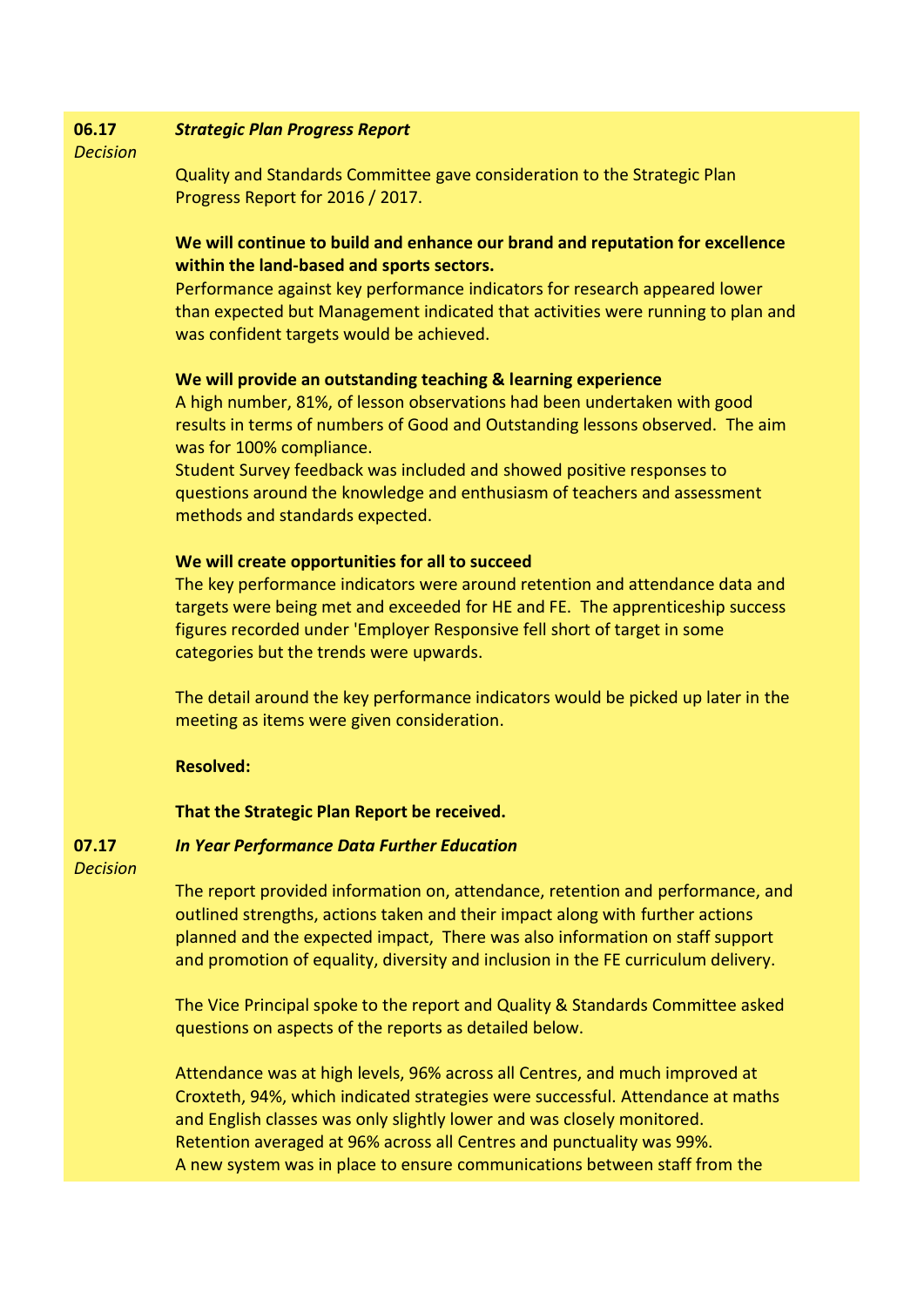main subject area and the General Education Department (maths and English) were effective.

November resits clearly indicated improved grades in English and Maths from those sitting the exam. Work is ongoing to maximise results.

Staff from General Education had undertaken external visits and had successfully implemented new strategies in the College. Scrutiny and tracking was improved so early interventions were quickly identified and put into place.

It was clarified that the Veterinary Nursing retention figures reflected the roll on roll off programme of study.

Members noted a shift from EDEXCEL (BTEC) qualifications to City and Guilds. There would be significant CPD and engagement with City and Guilds to prepare for new technical qualifications being implemented from September 2017.

Quality and Standards Committee expressed satisfaction with the report.

### **Resolved:**

### **That the FE In Year Report be received.**

#### **08.17** *In Year Performance Data Higher Education and TEF Report*

*Decision*

Quality and Standards Committee gave consideration to the in year performance report for Higher Education and the TEF Report Submission and metrics.

### **Higher Education In Year Report**

Retention was high at 99% with attendance at 90%.

**Higher Education programmes -** Two new programmes, MSc Animal Science and FdSc Strength and Conditioning were due to go through the University course approval process. The new programmes would complement other provision and support both full and part time recruitment for 2018 / 2019.

**Research and Scholarship -** College was leading an AoC project funded by HEFCE to develop a national framework and kite mark for scholarly activity in college based higher education. From the project new initiatives had led to establishment of teaching and learning communities and student research projects. The Research Strategy was being revised to incorporate wider scholarship activity and would be re-launched as the Research and Scholarship Strategy.

**Recruitment** - Strong for Animal Studies and Veterinary Nursing but a decrease in applications for Agriculture, Equine and Sport meaning overall recruitment was down. Falling recruitment in HE was a trend that was common across the sector. Members recalled the presentation on recruitment at the January Corporation meeting and noted the actions that were being taken. They were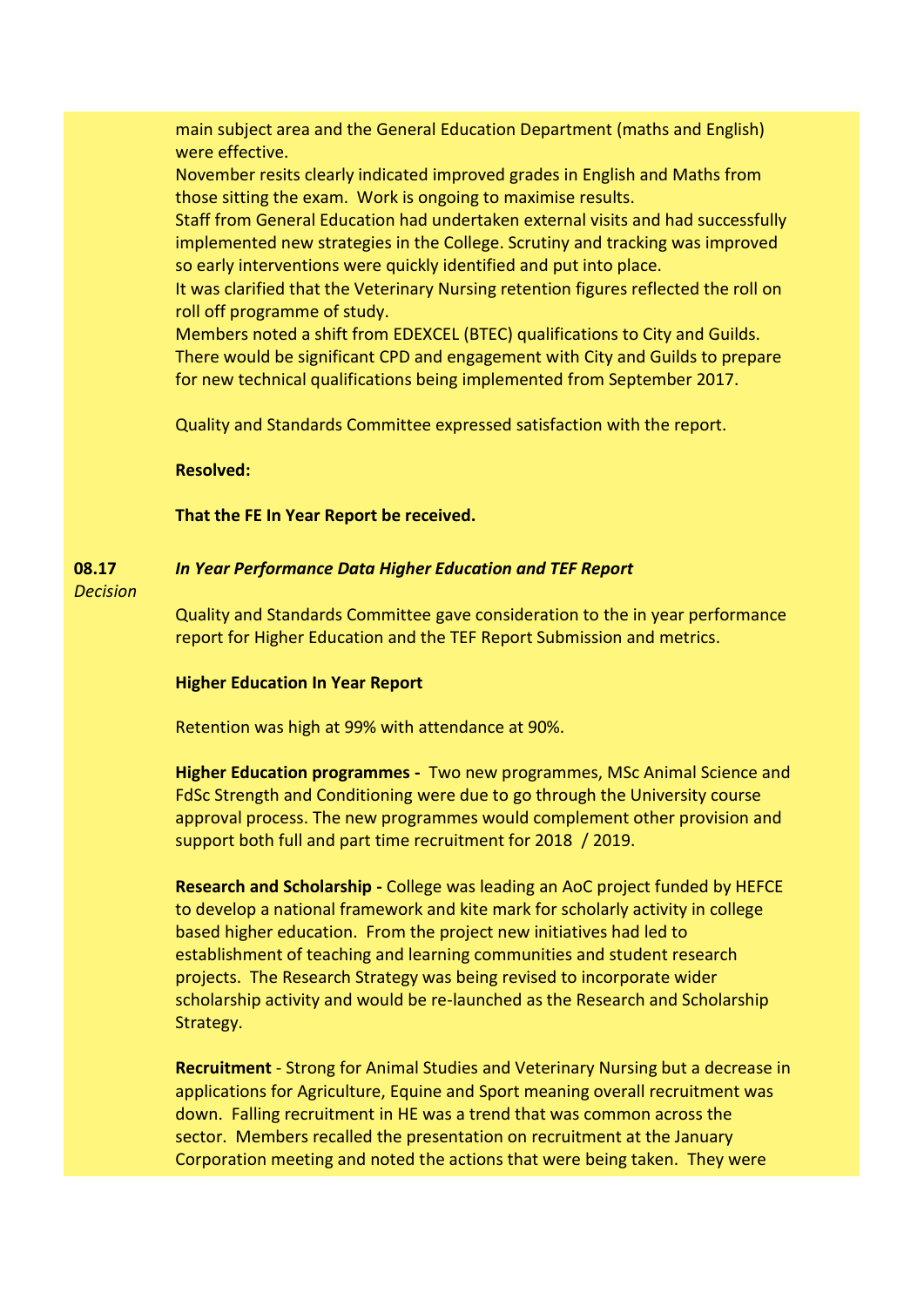pleased to hear that there had been high attendance at the last FE / HE Open Morning and linked their discussions to the College Capital Development Plan.

**Teaching Excellence Framework (TEF)** The metrics indicated an initial rating of silver but, as previously reported, should veterinary nursing positions ( 25% of College HE provision) be regarded as a graduate profession a more true reflection of Performance would be Gold. College continued to lobby with relevant organisations for this recognition. Members were informed the expectation of silver was a strength, sent out a message concerning the quality of provision, was useful publicity and a good marketing tool.

The report showed that Management continued to monitor and address areas of concern and implement actions.

### **Resolved:**

**That the HE In year Performance report be received.**

#### **09.17** *In Year Performance Data Apprenticeship and Skills*

*Decision*

Quality & Standards Committee gave consideration to the Work-Place Learning Report which provided a summary of strengths, areas for improvement and actions taken and their impact.

**In year data** illustrated a positive move with overall and timely success higher when compared to the same period last year, though there was still considerable work required to meet the College target of 65% timely achievement. The national benchmark was calculated from data from 2014 / 2015, members learned that the new national benchmark figures for 2015 / 2016 would be lower.

**Recruitment -** enrolment figures indicated growth, though College was experiencing problems recruiting staff for Sportsturf particularly in the south east. It was confirmed that College did maintain contact with its alumni as potential future employees.

The further actions section included attention to achievement gaps and attention to the Agriculture area.

Members noted strong performance and strong management. Numbers of apprentices who were out of funding had dropped significantly placing the College in a stronger position to achieve its success targets.

### **Resolved:**

**That the Workplace Learning Performance Report be received.**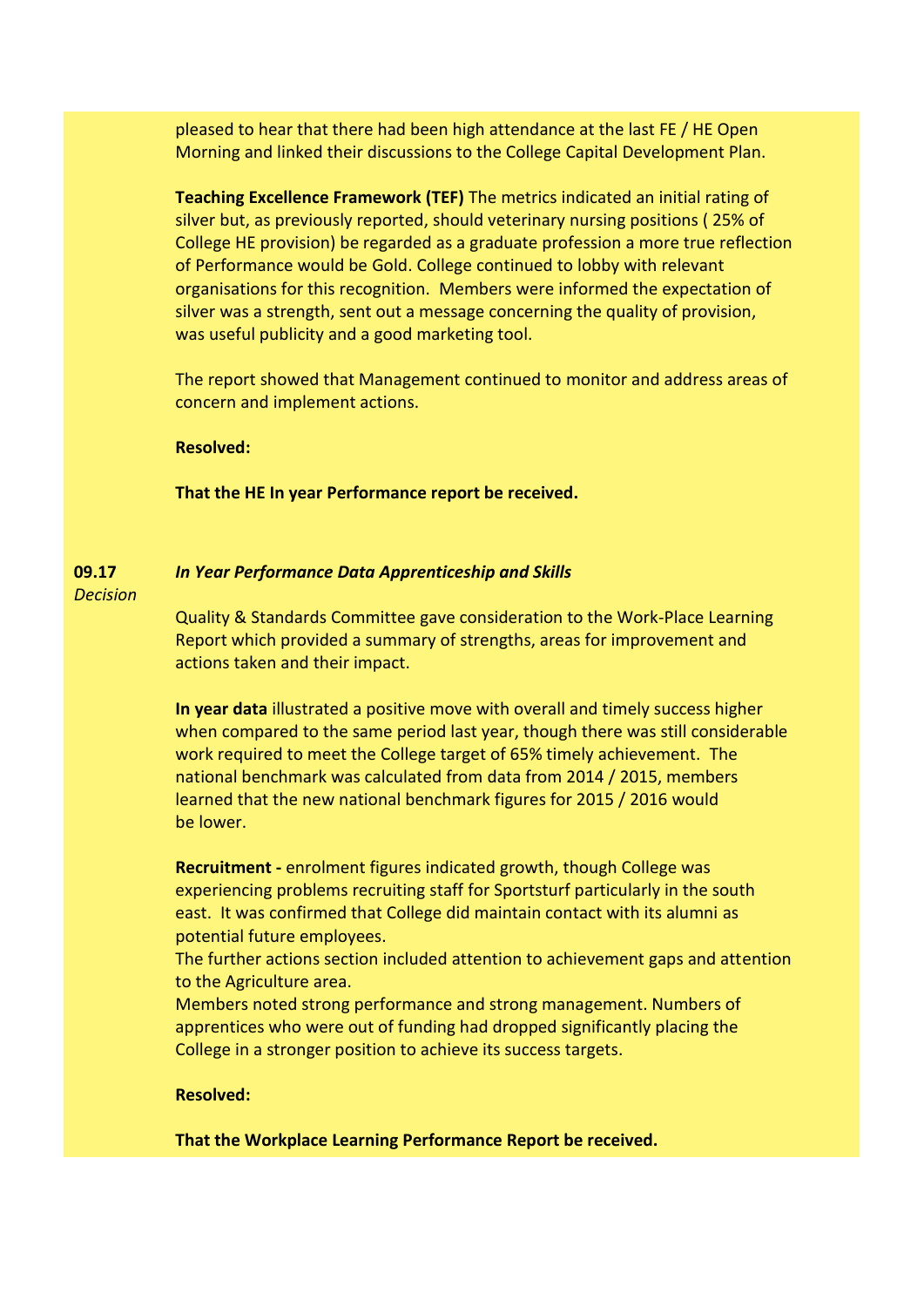#### **10.17** *Teaching, Learning and Assessment Report*

*Decision*

Quality and Standards Committee gave consideration to the Teaching, Learning and Assessment report which provided an overview of academic data and analysis of teaching, learning and assessment in line with the College strategic aim to provide an outstanding teaching and learning experience.

Members commented on the detailed report with the Vice Principal supporting discussions and answering questions.

Lesson Observations - 81% of staff had been observed. Members were pleased to note that to date 95% of lessons were graded as 1 or 2. A positive culture was noted at Croxteth with FE staff engaging with the teaching and learning communities initiative. At Preston take up for this initiative was mainly from the HE staff.

Members noted teaching staff engagement with the strong CPD programme, the Teaching and Learning Fair activities and sharing of best practice with input from all areas.

Advanced Teaching Practitioners (ATPs) were in place in all areas with one member of staff acting as ATP for cross College Projects.

Quality Assurance - There had been eight visits to date all of which had been positive with external verifiers identifying many strengths. There was support for areas delivering new technical qualifications.

Learner Voice - At the time of the report 550 FE and Apprenticeship & Skills students had completed the Ofsted Survey which had been live since September 2016. With the announcement of the Ofsted inspection for 1 and 2 March responses had increased to 641. Performance on the survey remained strong with all answers falling between a range of 92 to 97% satisfaction.

# **Resolved:**

**That the Teaching, Learning and Assessment Report be received.**

#### **11.17** *Quality Improvement Plan 2016/2017 - Update*

*Decision*

Quality and Standards Committee gave consideration to the update on the 2016 / 2017 Quality Improvement Plan.

At this stage in the academic year items remained open as actions were ongoing. Updates were highlighted so members could track progress.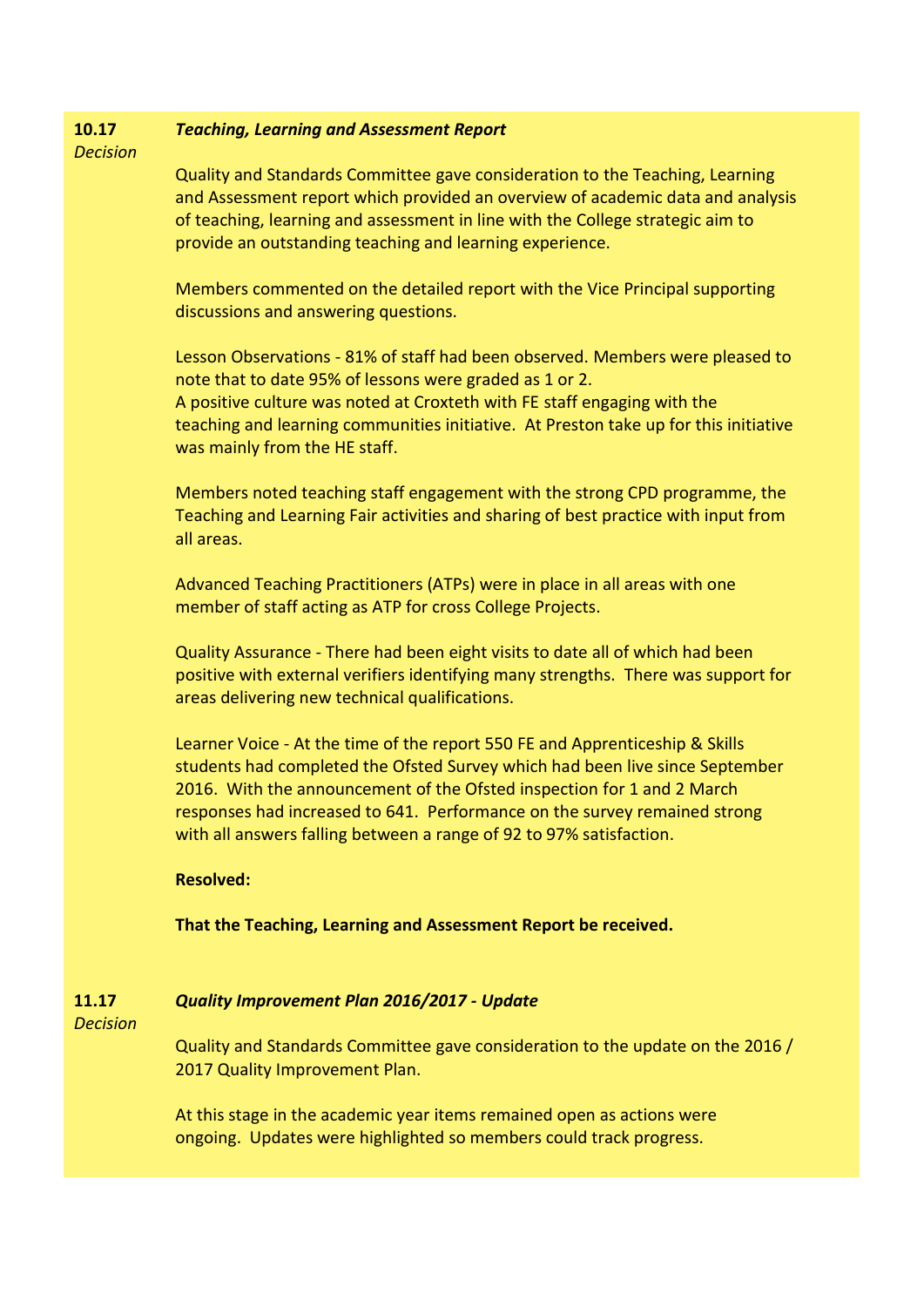Members noted the attention given to English and maths, delivery of which was a funding obligation. Members shared management concern over the area, This concern matched trends in the sector.

There was close monitoring of Equality Diversity and Inclusion and the report indicated that there were no significant achievement gaps.

### **Resolved:**

### **That the Quality Improvement Plan Update be received.**

#### **12.17** *Learner Voice*

*Decision*

Quality and Standards Committee gave consideration to the report on the various Learner Voice surveys and initiatives which served to collect learner views, their perception of the college and involve learners in decision making. Overall feedback was positive. Actions were fed back to students by various means including 'You Said We Did' posters.

Learner Voice data was regularly reviewed at the Curriculum Quality Group and the Quality Monitoring Strategy Meeting and feeds into academic and support self-assessment reports.

## **Resolved:**

# **That the Learner Voice Report be received.**

#### **13.17** *Equality and Diversity Improvement Plan - Update*

*Decision*

Quality and Standards Committee gave consideration to the Equality and Diversity Improvement Plan update and noted significant progress.

The College had been assessed for the Award, Leaders in Diversity and awaited the report to confirm the judgement. In the meantime College had received three nominations for national diversity awards. Winners would be announced at a gala dinner 'Diversity Grand Awards' in March 2017. The nomination recognised the contributions of two members of staff and acknowledged the College as potentially the provider who had made most progress.

# **Resolved:**

- 1. **That the Equality, Diversity and Inclusion Plan update be received.**
- 2. **That the assessment visit to award Leaders in Diversity be noted.**

#### **14.17** *Landex Peer Review*

*Information*

The Landex Peer Review Report was carried out in September 2016 and had been specifically planned in order to test the judgements of the overall College self